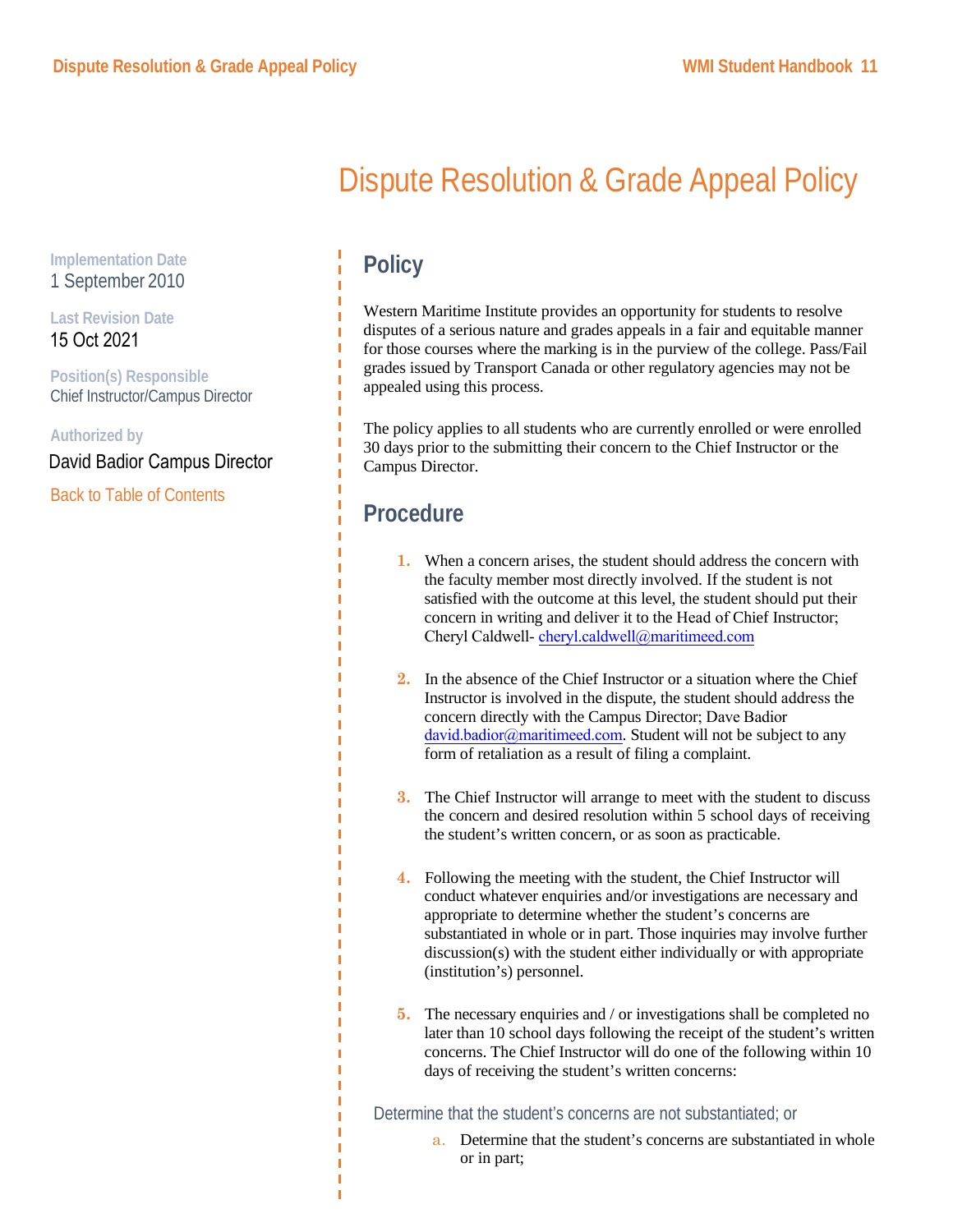Î. T. T. T. T. T T

#### **Implementation Date** 1 September 2010

**Last Revision Date** 15 Oct 2021

**Position(s) Responsible** Chief Instructor/Campus Director

**Authorized by**

Back to Table of Contents David Badior Campus Director b. Determine that the student's concerns are frivolous and vexatious.

The student and the institution's personnel involved shall receive a written summary of the above determination. A copy of all documentation relating to every student's complaint should be signed by all parties. A copy shall be given to the student, a copy will be placed in the school's Student Conduct File, and the original will be placed in the student file.

- **6.** If it has been determined that the Student's concerns are substantiated in whole or in part the Chief Instructor shall include a proposed resolution of the substantiated concern(s).
- **7.** If the student is not satisfied with the determination of the Chief Instructor, the student must advise the Chief Instructor in writing within 48 hours of being informed of the determination. The Chief Instructor will immediately refer the matter to the Campus Director. The Campus Director will review the matter and meet with the student within 5 school days.
- **8.** The Campus Director shall either confirm or vary the determination of the Chief Instructor. Written reasons for the determination and reconsideration (if any) will be provided to the student within 30 days after the date on which the complaint was made. At this point the School's Dispute Resolution Process will be considered exhausted.
- **9.** If the issue is of a serious nature the Campus Director may, in their sole discretion and cost, engage the services of a third party mediator to assist in the resolution of the dispute.
- **10.** The student making the complaint may be represented by an agent or a lawyer.
- **11.** Students has the right to file a claim of being misled with PTIB within a year of completing, being dismissed or withdrawing from a program.

### Procedure for Grade Appeal

- **1.** If a student is dissatisfied with the grade received for a mid-term or final course assessment and can provide evidence that a higher grade is warranted, they should discuss with their instructor. The instructor will reconsider the grade and, if warranted, assign a different grade.
- **2.** If the student is not satisfied with the outcome of their appeal to the instructor, they should submit a written appeal to the Chief Instructor.
- **3.** The Chief Instructor will obtain a copy of the mid-term or final assessment from the instructor and will have the assessment remarked by another instructor.